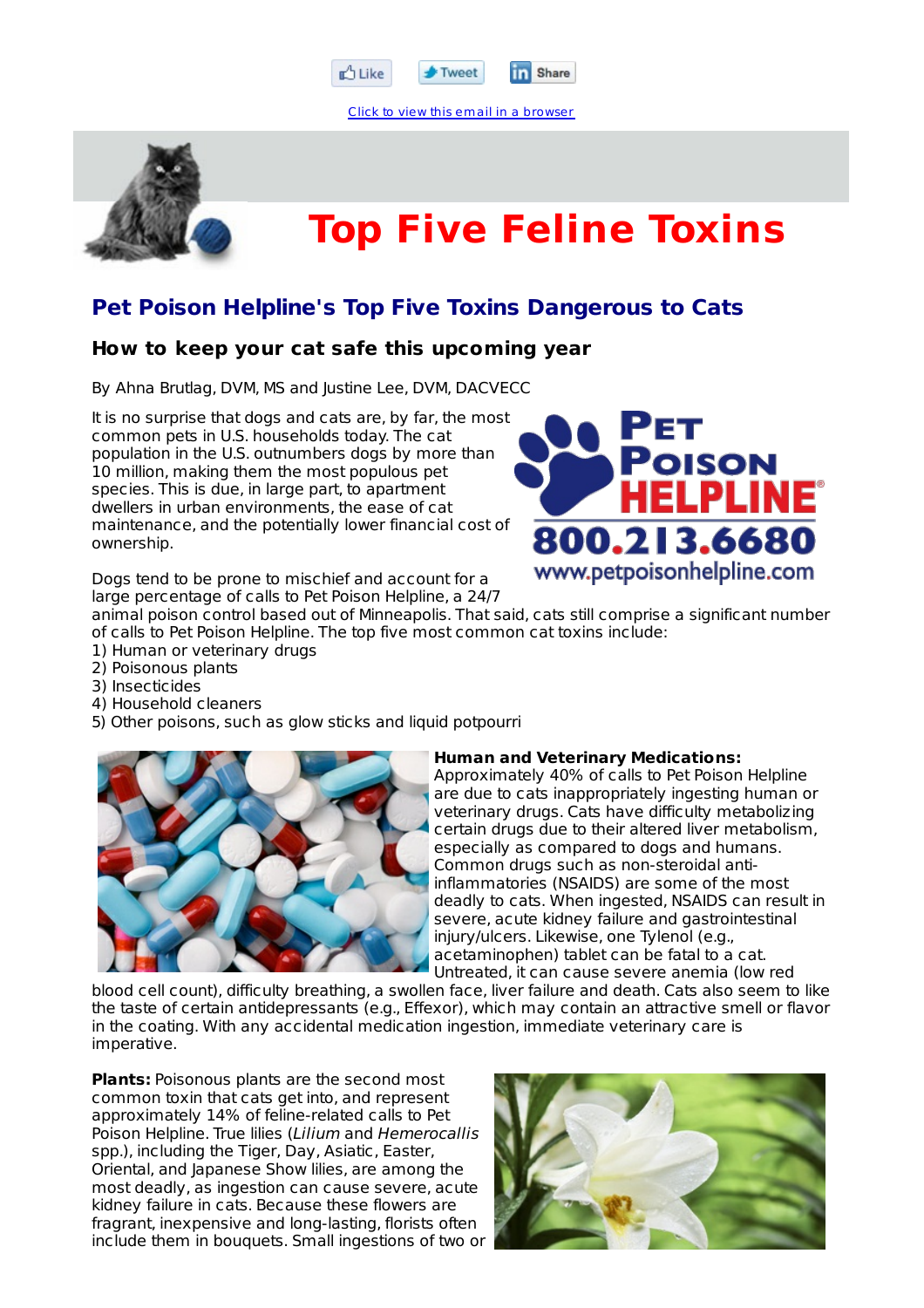include them in bouquets. Small ingestions of two or three petals or leaves (even the pollen) can result in severe, potentially irreversible kidney failure. Even the water in the vase can be potentially poisonous to cats. Immediate veterinary care is imperative.



Despite their name, other plants such as the Peace and Calla lily are not true lilies and do not cause kidney failure. Instead, these plants contain insoluble oxalate crystals that can cause minor symptoms, such as irritation in the mouth, tongue, pharynx and esophagus.



**Insecticides:** Insecticides comprise approximately 9% of feline-related poisonings at Pet Poison Helpline. Exposure to household insecticides can occur when a cat walks through an area that was treated with lawn and garden products, sprays, powders, or granules. Cats are also typically accidentally exposed to household insecticides when pet owners inappropriately apply a canine topical flea and tick medication onto a cat. Dogspecific insecticides containing pyrethrins or pyrethroids are highly toxic to cats. Severe drooling, tremors and life-threatening seizures can occur. Always read labels carefully before using any kind

of insecticide and ask your veterinarian about appropriate topical flea and tick medications for your cat. Even more "natural" or "holistic" flea medication can be very dangerous to cats.

**Household Cleaners:** Exposure to household cleaners accounted for approximately 6% of felinerelated calls to Pet Poison Helpline. Many cat owners don't realize that some common household cleaners like kitchen and bath surface cleaners, carpet cleaners, toilet bowl cleaners and even laundry detergents can be toxic to cats. Symptoms can include profuse drooling, difficulty breathing, vomiting, and even organ damage. After cleaning your home, make sure all excess liquid or residue is wiped up or eliminated as soon as possible. Only allow your cat back into the cleaned areas after the products have completely dried. When storing cleaning products, always keep them out of your cat's reach.





**Other Poisons:** The remainder of feline-related calls to Pet Poison Helpline involve less obvious poisons, such as glow sticks. Glow sticks and jewelry contain a very bitter tasting liquid called dibutyl phthalate. While rarely deadly, just one bite into glow sticks can cause your cat to drool profusely. Most of these exposures can be managed at home. Offer (but do not force) your cat to drink some chicken broth or canned tuna (in water, not oil); this will help remove the bitter taste from the mouth. Remove the glow sticks and clean up any remaining liquid to prevent re-exposure as cats may continue to groom the bitter dibutyl phthalate off their fur. A bath may be in order to remove any "glowing"

liquid from his or her fur. If you see signs of redness to the eyes, squinting, continued drooling, or not eating, a trip to the veterinarian may be necessary.

Keep your four-legged felines safe by protecting them from these common feline toxins. If you think your pet may have ingested something harmful, take action immediately. Contact your veterinarian or Pet Poison Helpline at **1-800-213-6680**.

## Check out our new iPhone app **Pet Poison Help**!

Download Pet Poison Help for information on hundreds of household products and plants that are potentially toxic to your pet, and steps to take if your dog or cat is exposed to one of these toxins.